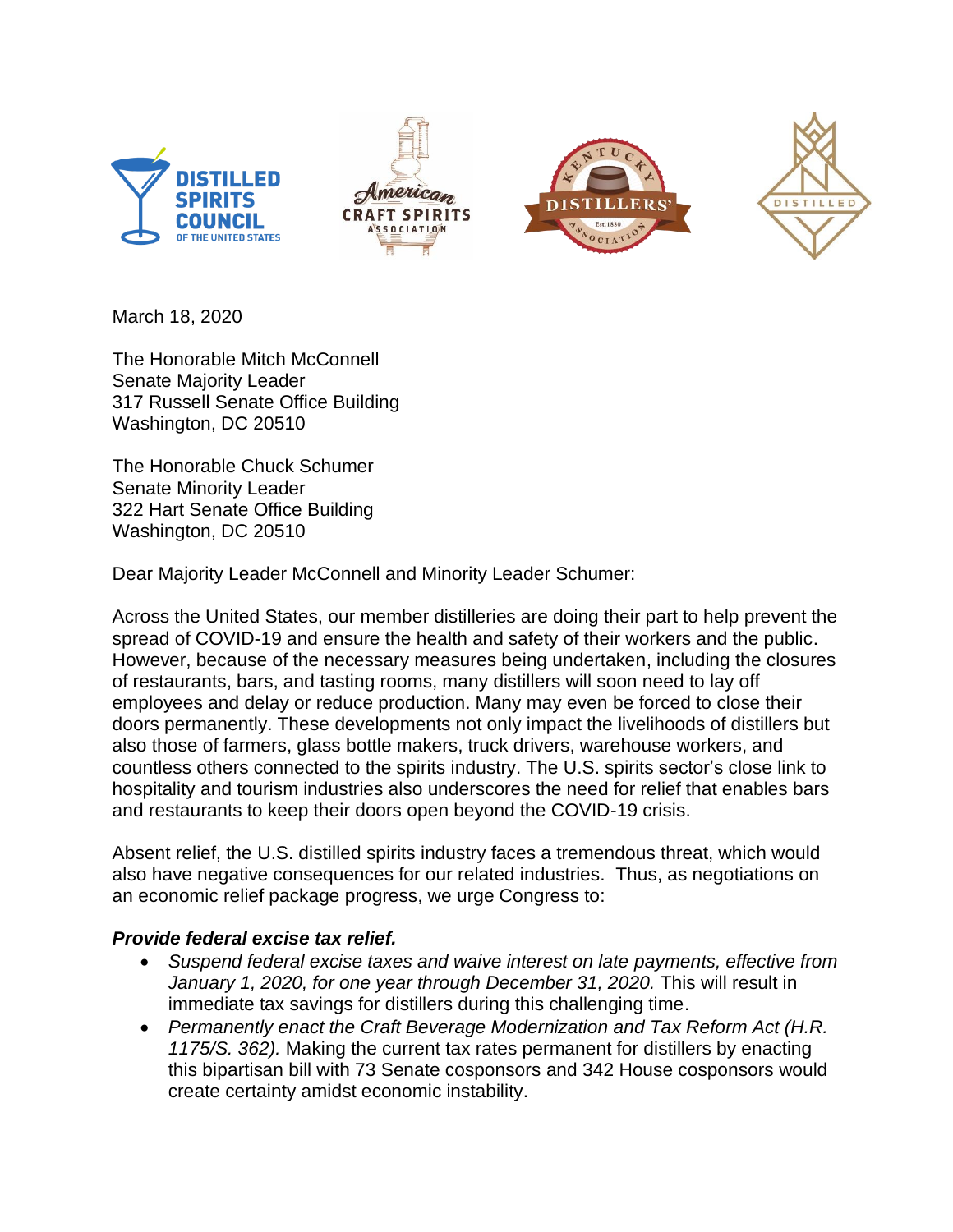## *Ensure robust no- and low-interest loan assistance.*

- *Create and provide significant resources for Small Business Interruption Loans to ensure business continuity for distilleries.* U.S. government-guaranteed loans with a streamlined underwriting process and appropriate interest rates and terms would help ensure distillers are able to sustain normal operations.
- *Provide for robust funding for Small Business Administration (SBA) Disaster Assistance Programs*. Low-interest loans through SBA are necessary for affected businesses – including distillers operating on slim margins on the brink of closure, helping them to avoid lay-offs and pay bills. As few limits as possible should be placed on the ability for small businesses to access these loans regardless of existing lines of credit.
- *Ensure that the terms and conditions of existing and new commercial bank loans mirror those of SBA Disaster Assistance Loans*. SBA Disaster Loans represent a critical economic lifeline for distillers, but small businesses must first exhaust access to other lines of credit. Recognizing the extraordinary burden the COVID-19 crisis places on the beverage alcohol industry, we urge Congress to consider ways to modify the conditions of current and new commercial banks loans undertaken during this time to bring them into greater alignment with disaster assistance loans.

## *Seek the suspension of tariffs on distilled spirits***.**

• *De*-*escalate trade dispute with the European Union (EU) and simultaneously remove the tariffs on EU and U.S. distilled spirits products*. The 25% tariff the EU has had in place on American Whiskey since 2018 has resulted in a 27% reduction in American whiskey exports. U.S. tariffs resulting from the WTO Airbus dispute on Single-Malt Scotch Whisky, Single-Malt Irish Whiskey from Northern Ireland, and Cordials and Liqueurs is resulting in higher costs for consumers and lost American jobs. Suspending tariffs on distilled spirits provides an opportunity for both the EU and the U.S. to support jobs on both sides of the Atlantic.

## *Create an Industry Stabilization Fund.*

• *Development of a government-wide grant program that would prioritize the beverage alcohol industry to help small businesses through the financial crisis.* This could include a stabilization fund to provide cash advances to ensure small distilleries have enough receivables to pay their employees and to borrow against. We would ask that the U.S. Department of the Treasury create the program within 15 days of enactment and provide grants with minimal procedural delay.

The U.S. distilled spirits industry proudly supported over 1.6 million jobs across the country and generated over \$190 billion in economic activity in 2018. In Kentucky, the distilled spirits industry is an \$8.6 billion economic and tourism engine, generating more than 20,100 jobs with a \$1 billion payroll, and currently investing more than \$2.3 billion in capital projects. In New York, the industry supported over 87,000 jobs and over \$7